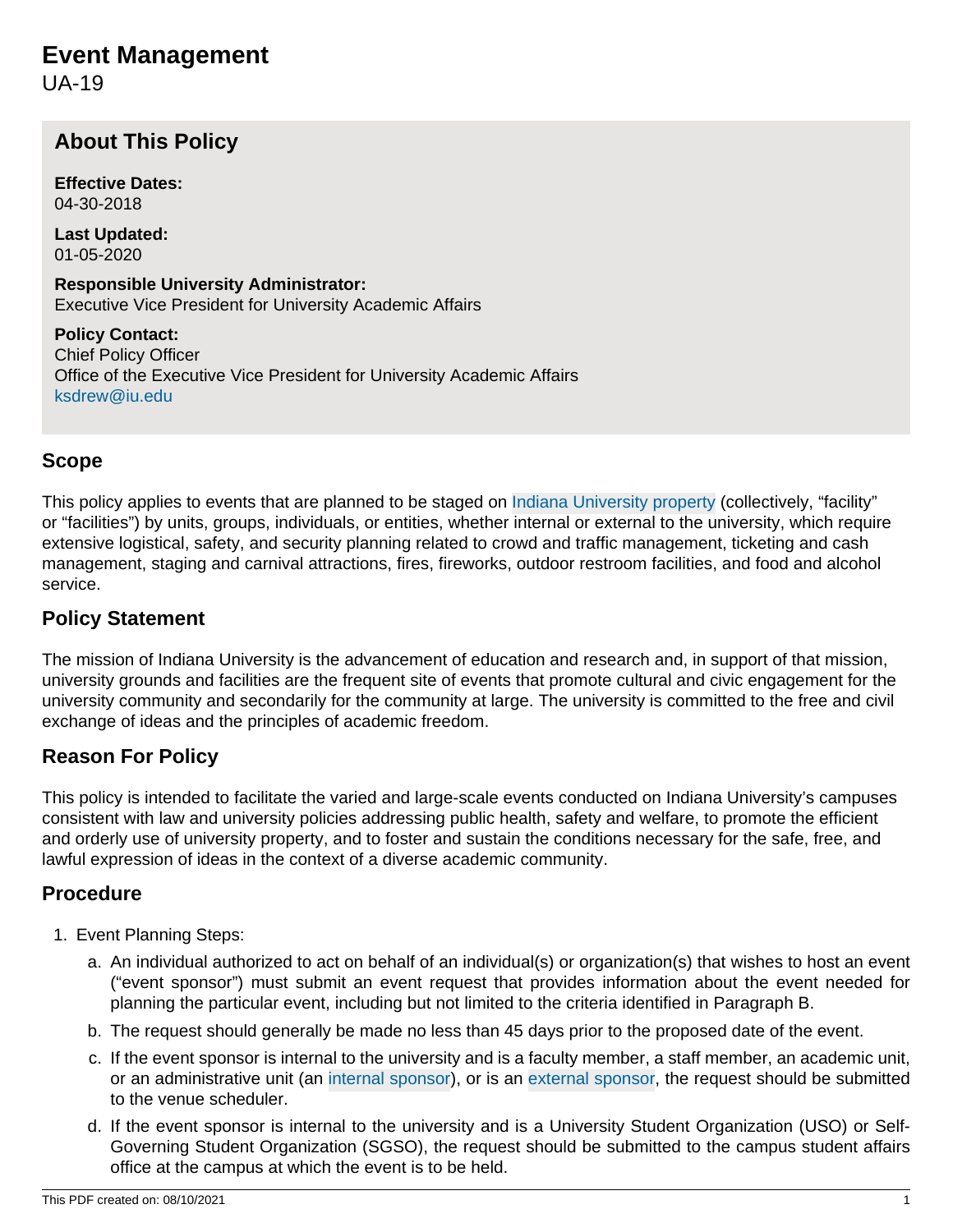- e. If the event includes an invitation to a political candidate or candidates to speak at an event on university property, including classroom visits and debates, the event sponsor must contact the Office of the Vice President for Government Relations and Economic Engagement to ensure that the event is conducted in a manner consistent with Indiana University's status as both a public institution and as a  $501(c)(3)$ organization. See [GR-01, Contact with State Officials, Federal Officials, and Political Campaigns, and Other](/policies/gr-01-contact-government-officials/index.html) [Political Activities](/policies/gr-01-contact-government-officials/index.html).
- f. If a request for the proposed event requires extensive logistical, safety and security planning, the venue scheduler will forward the request to University Events Management (UEM) for evaluation and coordination of needs and services identified in Paragraph B.2.d.; otherwise, campus student affairs/venue scheduler and the event sponsor may finalize arrangements for the event.
- g. If food will be served at an event but no other criteria identified in Paragraph B. apply, the event sponsor must receive approval for the food service through Environmental Health & Safety in accordance with [PS-](/policies/ps-ehs-05-food-protection/index.html)[EHS-05, Food Protection](/policies/ps-ehs-05-food-protection/index.html) and ensure that food service at the event complies with that policy.
- 2. Events Requiring Extensive Logistical, Safety and Security Planning
	- a. An event requires extensive logistical, safety, and security planning if one or more of the following conditions are intended or may reasonably be anticipated to apply:
		- 1. a. Anticipated attendance is 250 indoor attendees or 500 total attendees (indoor and outdoor or outdoor only);
			- b. A dignitary, newsworthy individual, or celebrity is attending or appearing (See [GR-01, Contact](/policies/gr-01-contact-government-officials/index.html) [with State Officials, Federal Officials, and Political Campaigns, and Other Political Activities](/policies/gr-01-contact-government-officials/index.html) if the dignitary is a governmental official or candidate for office);
			- c. [Authorized university officials](#page-3-3) determine that the event requires logistical planning for campus safety and security (including safe ingress/egress for the speaker) or significantly affects campus services (including kiosk guards, service roads, or parking);
			- d. [Authorized university officials](#page-3-3) determine that the event presents a high likelihood of [substantial](#page-3-4) [disruption](#page-3-4) of the university's academic, administrative, or auxiliary functions, or a scheduled athletics or cultural event (See [UA-14, The First Amendment at Indiana University\)](/policies/ua-14-first-amendment-indiana-university/index.html);
			- e. The event will be ticketed, irrespective of whether there is a charge for the tickets;
			- f. Credit cards will be used or cash will be collected for admissions, concessions, and the like;
			- g. Alcohol will be served;
			- h. An outdoor stage will be used or the event would otherwise require an Amusement & Entertainment permit from the State of Indiana if the event were held on non-university property;
			- i. Outdoor amplified sound is requested;
			- j. Electricity will be utilized at the event, whether provided by the university or through the use of a sponsor-provided generator.
			- k. If food will be served, the event sponsor must receive approval for the food service through EHS in accordance with [PS-EHS-05, Food Protection](/policies/ps-ehs-05-food-protection/index.html) and ensure that food service at the event complies with that policy.

Event sponsors are encouraged to consult with the appropriate campus contact at the earliest possible time if they have any question whether their event requires extensive logistical, safety, and security planning.

- b. UEM will coordinate with the event sponsor, campus student affairs (if the event sponsor is a student organization) and other appropriate university officials as needed for the successful planning and execution of the proposed event.
	- 1. UEM/campus student affairs will promptly assess appropriate available spaces and assign location, date, and time in consultation with the event sponsor.
	- 2. Before UEM will approve the date and location of the event, the event sponsor must obtain all relevant approvals notification and approval requirements as established in other policies administered by UEM,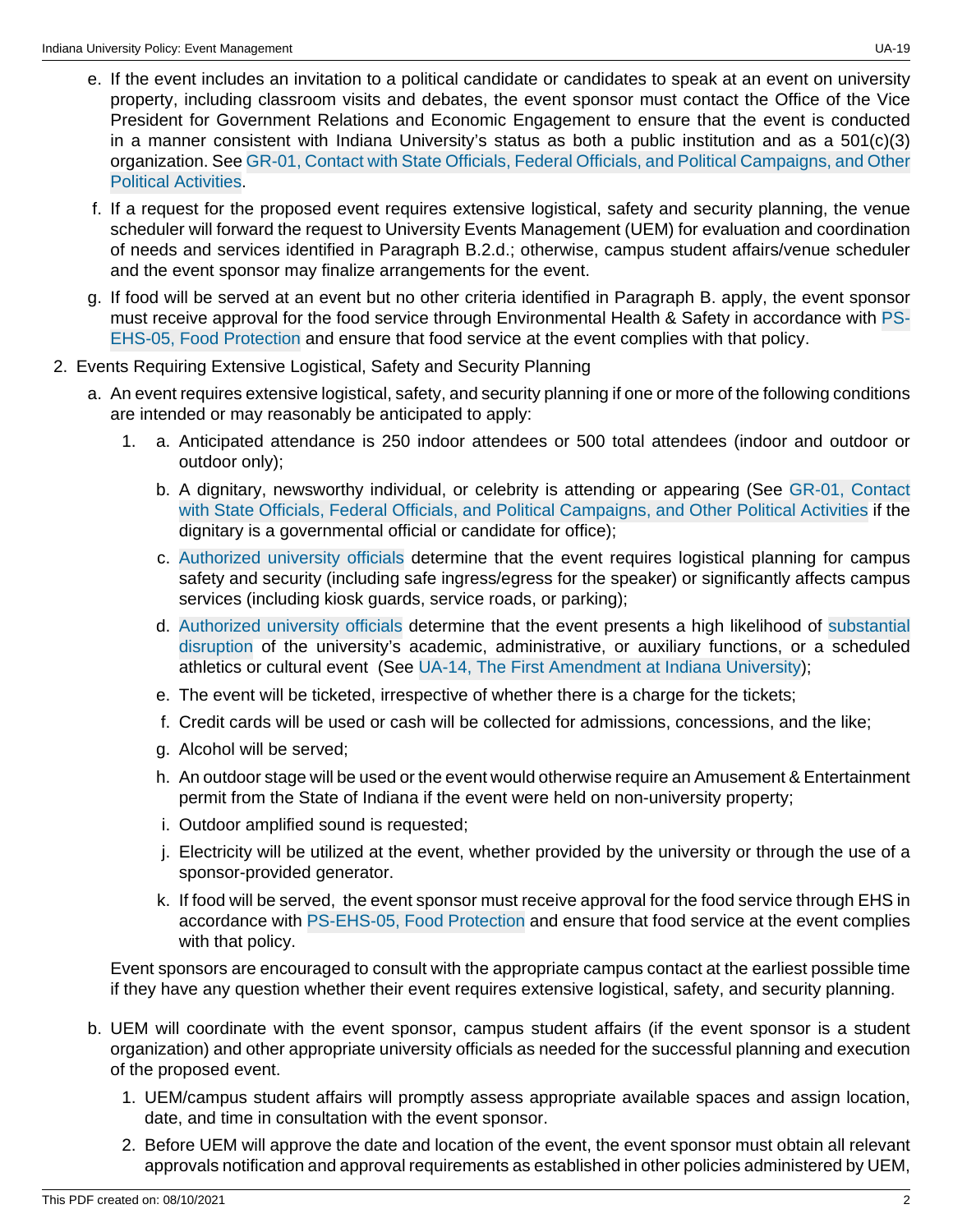IUPD, the venue scheduler/facility manager, or the campus at which the event is to be held (e.g., [https://](https://protect.iu.edu/emergency-planning/event-planning/index.html) [protect.iu.edu/emergency-planning/event-planning/index.html\).](https://protect.iu.edu/emergency-planning/event-planning/index.html)

- a. UEM will make best efforts to approve the date and location of an event within 6 weeks of the event sponsor's request.
- b. In order to expedite UEM's action on a request, all approvals should be obtained at least 30 days prior to the event.
- c. The date and location of the event cannot be publicized prior to the issuance of these approvals.
- 3. The university's name and marks may not be used in a manner that represents or suggests university sponsorship of the event. See [FIN-LT-01,Licensing and Trademark Policy](/policies/fin-lt-licensing-trademark/index.html).
- 4. UEM or the assigned venue/facility manager may schedule an event coordination meeting with the event sponsor approximately four weeks prior to the event. The following are representative logistical, safety, security, and venue management operations that may be required to conduct a well-executed event in a manner that is safe and secure and in compliance with all applicable laws and university policies. These descriptions are not meant to be and shall not interpreted to be all-inclusive:
	- a. Police services: IUPD officers on normal shift: venue area patrols or brief dedication of one officer Non-shift IUPD officers (2-hour minimum): dedicated before, during, and after the event.
	- b. Customary venue, security, and crowd management services: services such as box office or ticketing services, catering or hospitality, ushers and ticket takers, dignitary protection or other services (as appropriately requested by the event host or determined by the university), venue rental, production equipment rental and staffing, and custodial services.
	- c. Controlled-access venue services: wristbands, tickets or a similar university-approved measure required to manage the number of individuals entering the venue. Tickets and wristbands must be provided by a vendor approved by Indiana University.
	- d. Additional safety measures, services or equipment: barriers or other temporary fencing, enhanced ticketing requirements for controlled-access venues; additional internal and external security resources including approved security firms and law enforcement agencies with overlapping jurisdiction or by invoking extended mutual aid agreements. Regardless of the funding source, all additional security will be engaged by the university; the event sponsor shall not directly contract for security.
- 5. As a general matter, the event sponsor is responsible for the cost of safety and security measures within the venue for the protection of performers, speakers, and the planned audience; and for the minimum safety and security measures outside of the venue, which are charged to all major events for the protection of performers, speakers, and the planned audience, including traffic management associated with the event's planned guests. The university is responsible for the cost of safety and security measures and traffic management associated with observers or protesters.
- 6. All event sponsors and participants are required to comply with local, state, and federal law, university policies, and any venue-specific policies. Violations may result in removal from the venue, and could additionally be referred to the relevant university disciplinary process, the Indiana state judicial system, or both.
- 7. The university reserves the right, based on a reasonable assessment that proceeding with the event has created an imminent threat of physical harm, to refuse to schedule the event, or to cancel a scheduled event if cancellation appears to be the only effective way to protect public safety.
- 8. The university reserves the right to halt and cancel an event already underway upon a determination that safety of participants and others are at risk. Such a determination shall be made on a case-bycase basis considering the particular circumstances presented.
- 3. Special Considerations for First Amendment Events
	- a. Some of the events that will be managed in pursuant to this policy implicate the rights of speech and assembly accorded by the First Amendment of the U.S. Constitution. Indiana University has set forth its commitment to the First Amendment as follows: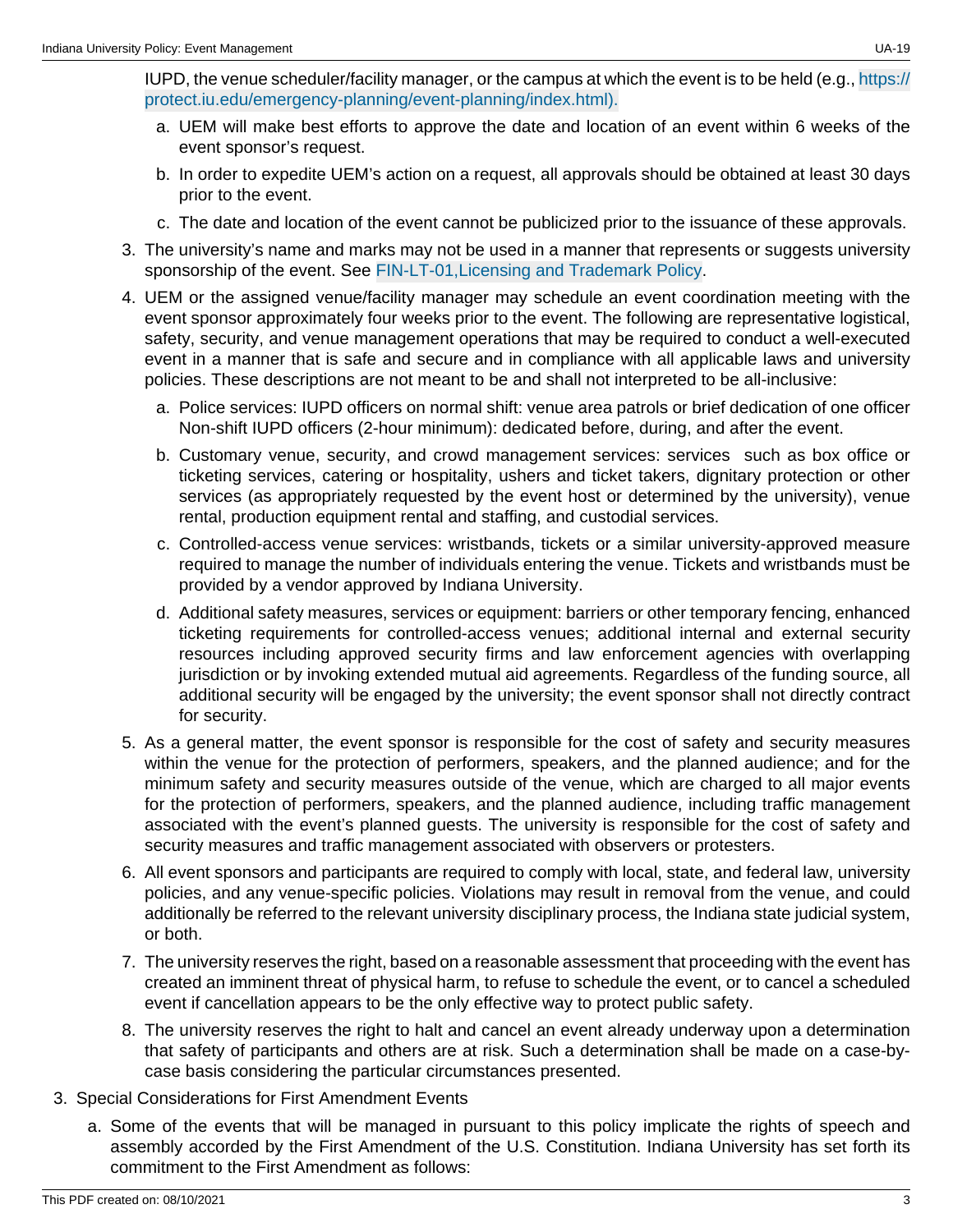In accordance with its responsibilities under the First Amendment of the U.S. Constitution, Indiana University affords and is committed to protecting the rights of students, faculty, staff, and invited guests and visitors to free speech and expressive activity, such as assembling and speaking in public areas of campus, as well as writing, publishing, and inviting speakers on any subject.

IU reserves the right to regulate the time, place, and manner of free speech and expressive activities to protect public health, safety, and welfare, and to prevent disruption of its educational, research, outreach and business functions, and normal or scheduled uses of University property by the campus community. Priority for the use of University property will be given to academic and administrative departments of Indiana University.

Physical violence, specific threats of physical violence, intimidation, and the destruction of property are strictly prohibited, and the university may exclude from its property and facilities any person who violates this prohibition

(See [UA-14, The First Amendment at Indiana University](/policies/ua-14-first-amendment-indiana-university/index.html))

- b. Any determination by authorized university officials a proposed event must be managed pursuant to Paragraph B.3. or 4. shall be based on the officials' assessment of information other than the content or viewpoints anticipated to be expressed during the event, but may be based on the reasonable consideration of the experience of other universities or public venues.
- c. The university will exercise its discretion to refuse to schedule or to cancel an event pursuant to Paragraph B.2.g. only in extraordinary circumstances and without regard to the viewpoint of a speaker or protestors.

#### **Definitions**

<span id="page-3-3"></span>**Authorized University Officials:** depending on the parameters of the event, authorized university officials may include the police department at the campus at which the event will be held ("IUPD"), University Events Management, campus-specific Student Affairs professionals, Environmental Health & Safety, Public Safety & Institutional Assurance.

<span id="page-3-2"></span>**External Sponsor:** individuals and other entities not affiliated with Indiana University.

<span id="page-3-5"></span>**Indiana University Community Members**: Any employee of the university, including administrators, academic appointees, staff, temporary, and student employees; all students and student organizations; all university units; any individual using Indiana University resources or facilities or receiving funds administered by Indiana University; and volunteers and other representatives when speaking or acting on behalf of Indiana University.

<span id="page-3-0"></span>**Indiana University Property:** Buildings, grounds, and land that are owned by Indiana University or controlled by Indiana University, via leases or other contractual arrangements.

<span id="page-3-1"></span>**Internal Sponsor:** the university's academic departments, administrative units, centers, museums and other cultural institutions, and institutes of Indiana University, including individual faculty or staff members, and IU registered student organizations and self-governing student organizations.

<span id="page-3-4"></span>**Substantial Disruption:** Behavior by an individual or group that that prevents the university from conducting its educational, research, outreach and business functions, and normal or scheduled uses of university property by the campus community or that prevents a speaker, performer or event from proceeding, or that prevents others from hearing, seeing, or engaging with an invited speaker, performer, or event (also known as the "heckler's veto").

## **Sanctions**

Failure to comply with this policy and its procedures may result in denial of approval or cancellation of a proposed event or of an event already underway.